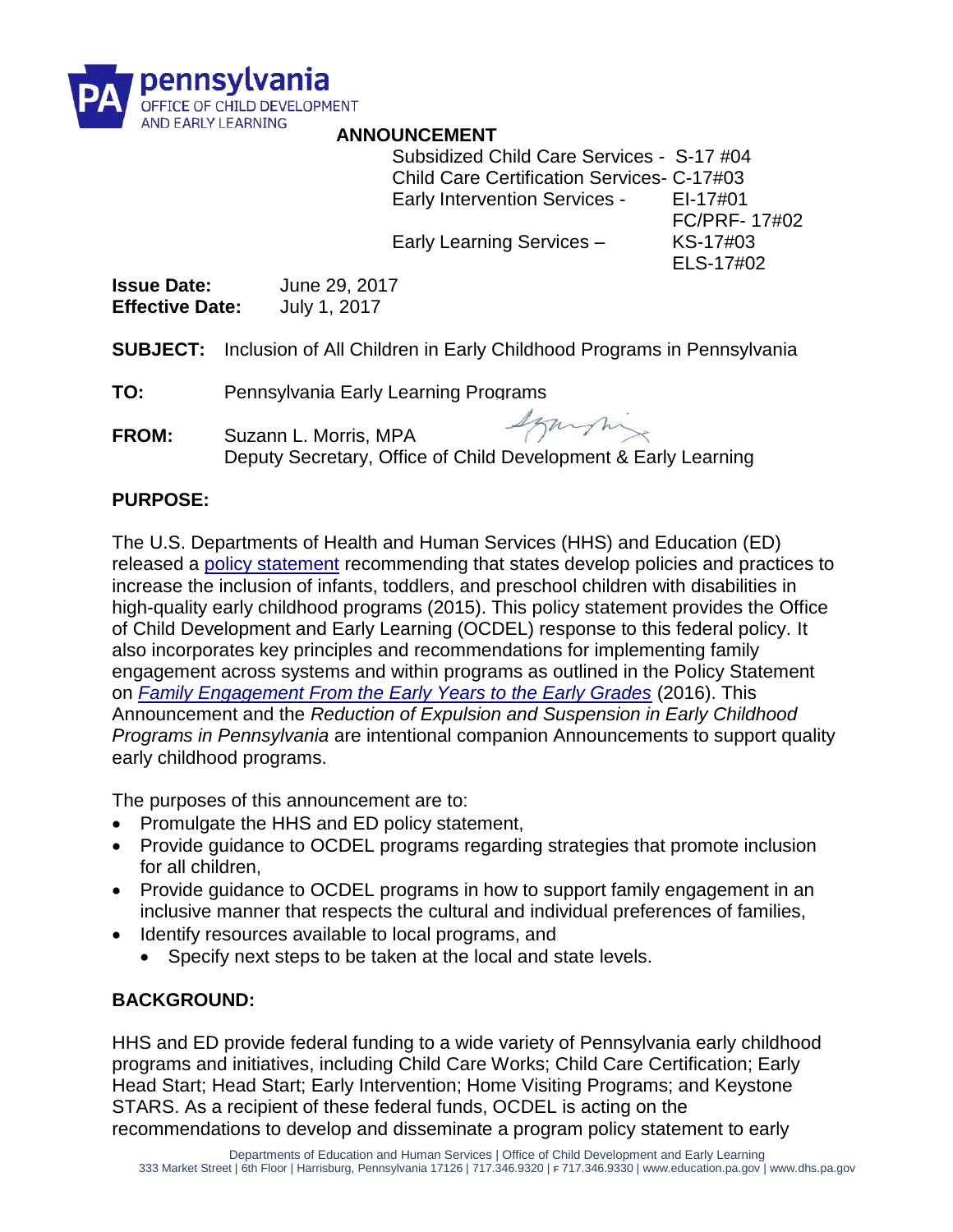childhood programs that are recipients of these federal funds through OCDEL. This OCDEL announcement also applies to programs receiving state funding, including Head Start Supplemental Assistance Program, Pennsylvania Pre-K Counts, and Family Centers (which receives both federal and state funding). Programs are encouraged to share the resources found within the announcement with their community and early learning networks.

HHS and ED define inclusion as including children with disabilities in early childhood programs, together with their peers without disabilities; holding high expectations and intentionally promoting participation in all learning and social activities; facilitating individualized accommodations; and using evidence-based services and supports to foster development (cognitive, language, communication, physical, behavioral, and social-emotional), friendships with peers and a sense of belonging. This applies to all young children with disabilities, from those with the mildest disabilities to those with the most significant disabilities [\(HHS/ED Policy Statement, 2015\)](https://www2.ed.gov/policy/speced/guid/earlylearning/joint-statement-full-text.pdf).

Pennsylvania has a long-standing commitment to support the inclusion of children with disabilities as active members in early childhood programs and community settings. Family engagement, including providing information about quality early childhood program options and supporting families through the decision making process, is integral to our practices.

Research indicates that family involvement in children's learning and development impacts lifelong health, developmental, and academic outcomes, that families are children's first and most important teachers, advocates, and nurturers. The term "family" is inclusive of all adults who interact with early childhood systems in support of their child, to include biological, adoptive, and foster parents; grandparent; legal and informal guardians; and adult siblings. Family involvement also includes processes for families to participate in the development of policies and procedures of an organization as well as in the individual educational planning for their child.

For the purposes of this announcement, the definition of inclusion as set forth in the [joint](https://www.naeyc.org/files/naeyc/file/positions/DEC_NAEYC_EC_updatedKS.pdf)  [position statement](https://www.naeyc.org/files/naeyc/file/positions/DEC_NAEYC_EC_updatedKS.pdf) from the National Association for the Education of Young Children (NAEYC) and the Council for Exceptional Children's Division for Early Childhood (DEC) will be utilized and is as follows:

Early childhood inclusion embodies the values, policies, and practices that support the right of every infant and young child and his or her family, regardless of ability, to participate in a broad range of activities and contexts as full members of families, communities, and society. The desired results of inclusive experiences for children with and without disabilities and their families include a sense of belonging and membership, positive social relationships and friendships, and development and learning to reach their full potential. The defining features of inclusion that can be used to identify high quality early childhood programs and services are access, participation, and supports (2009).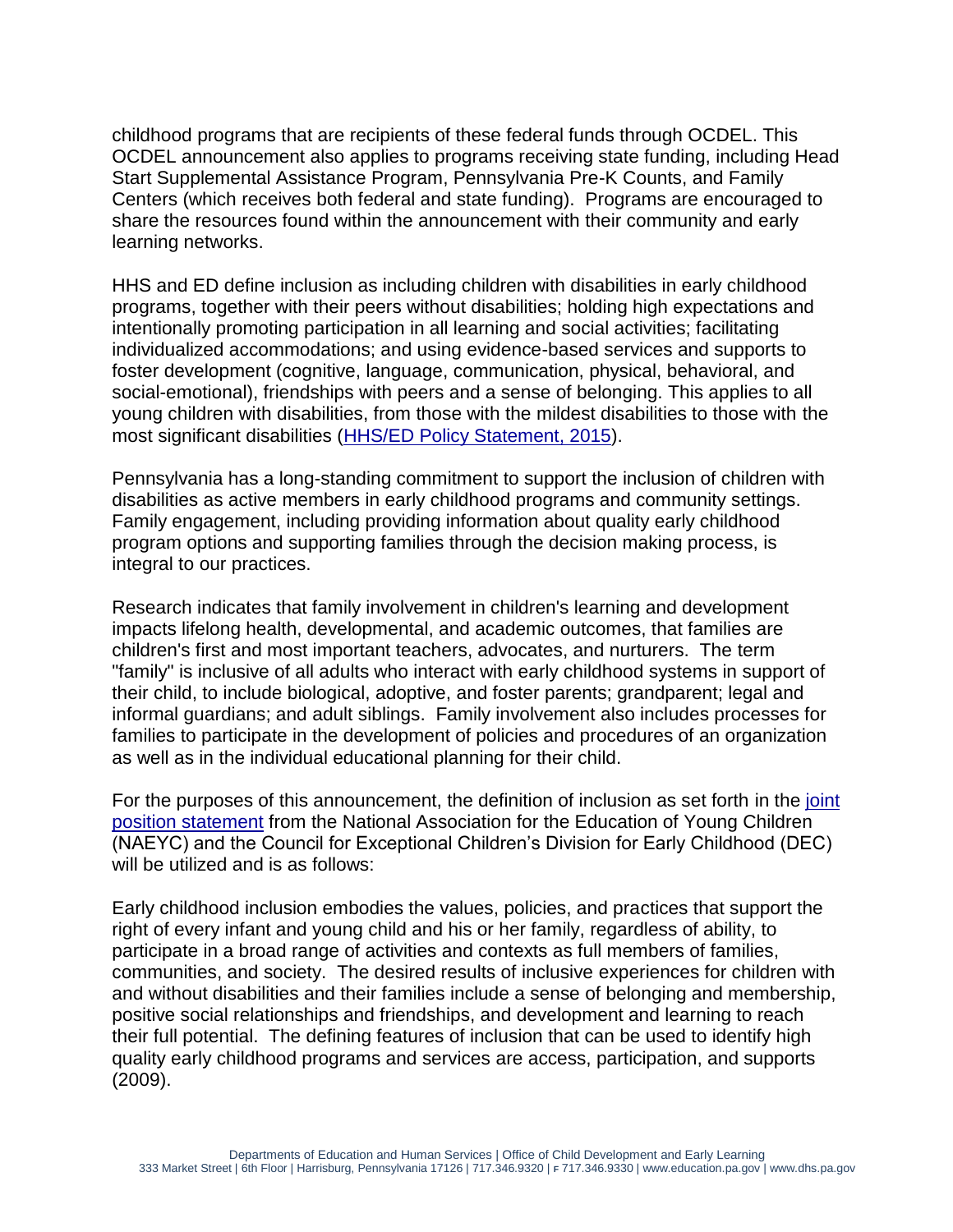In addition to OCDEL's support for the inclusion of all children, there are many legal foundations for the inclusion of children in typical early childhood settings, policy statements related to inclusion, national association position papers on the inclusion of young children, and statewide initiatives supporting inclusive opportunities. Many of these resources also provide guidance on the engagement of families. These include:

 The Individuals with Disabilities Education Act, Part B and Part C <http://idea.ed.gov/>

- The Americans with Disabilities Act
- [http://www.ada.gov/2010\\_regs.htm](http://www.ada.gov/2010_regs.htm)
- The Head Start Act and Head Start Performance Standards <http://eclkc.ohs.acf.hhs.gov/hslc/standards/law>
- The Child Care and Development Block Grant Act <http://www.acf.hhs.gov/programs/occ/ccdf-reauthorization>
- Federal U.S. Departments of Health and Human Services and Education Policy Statement on Inclusion of Children with Disabilities in Early Childhood Programs <http://www2.ed.gov/policy/speced/guid/earlylearning/joint-statement-full-text.pdf>
- Division for Early Childhood and National Association for the Education of Young Children (NAEYC) Joint Position Paper on Inclusion [http://www.naeyc.org/files/naeyc/file/positions/DEC\\_NAEYC\\_EC\\_updatedKS.pdf](http://www.naeyc.org/files/naeyc/file/positions/DEC_NAEYC_EC_updatedKS.pdf)
- Pennsylvania Act 212-1990: The Early Intervention Services Systems Act [http://www.education.pa.gov/Documents/Early%20Learning/Early%20Intervention/L](http://www.education.pa.gov/Documents/Early%20Learning/Early%20Intervention/Laws%20Regulations%20and%20Announcements/Act%20212.pdf) [aws%20R](http://www.education.pa.gov/Documents/Early%20Learning/Early%20Intervention/Laws%20Regulations%20and%20Announcements/Act%20212.pdf) [egulations%20and%20Announcements/Act%20212.pdf](http://www.education.pa.gov/Documents/Early%20Learning/Early%20Intervention/Laws%20Regulations%20and%20Announcements/Act%20212.pdf)
- Pennsylvania Keystone STAR Performance Standards
- [http://www.pakeys.org/pages/get.aspx?page=programs\\_stars](http://www.pakeys.org/pages/get.aspx?page=programs_stars)
- PA Keys to Quality Professional Development System and Technical Assistance System [https://www.pakeys.org/pages/get.aspx?page=Programs\\_STARS\\_PD](https://www.pakeys.org/pages/get.aspx?page=Programs_STARS_PD)
- Early Intervention Technical Assistance Training Initiatives <http://www.eita-pa.org/>
- Pennsylvania Learning Standards for Early Childhood (Partnerships for Learning) [https://www.pakeys.org/pages/get.aspx?page=career\\_standards](https://www.pakeys.org/pages/get.aspx?page=career_standards)

# **DISCUSSION:**

OCDEL's vision is to support families and their children, from prenatal through school age, by using data, research, and stakeholder guidance to assure high-quality services. Through our mission, OCDEL is committed to providing families with access to highquality services and the supports needed to participate in play and learning activities that will prepare children for school and life success.

Inclusion of young children begins at birth and continues throughout a child's life in early childhood programs, school, and adulthood. Inclusion for young children addresses their participation in home, school, or community environments. This policy statement addresses inclusion for young children in those environments as well as preparation to become adults who are actively participating and contributing members of their communities. OCDEL's goal is for children with disabilities to participate and succeed in the same learning environments as their same age peers. Research supports the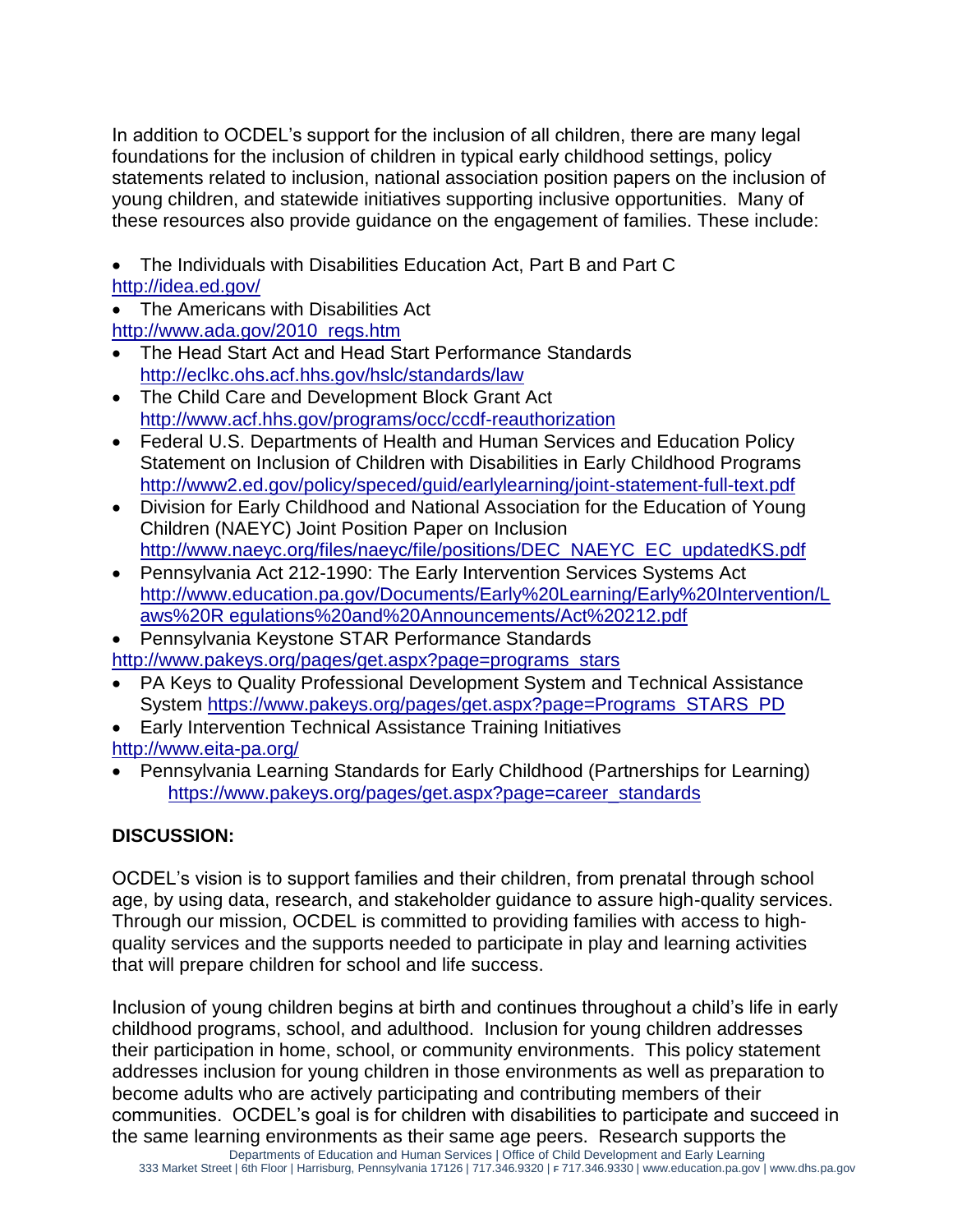benefits of inclusion, demonstrating that including children with disabilities in the same activities and educational settings as their typically-developing peers benefits all children.

Pennsylvania early childhood programs have done a tremendous amount of work over the years to establish inclusive program policies and opportunities for all young children and increase the number of children with disabilities in typical early childhood environments. OCDEL will continue to build on the success of this work to ensure that access to high-quality inclusion is available for all young children and their families.

Meaningfully including all children requires thoughtful planning and partnerships. Many individuals and programs, at both the state and local levels, must partner together to ensure successful inclusive opportunities are available. Partnerships between families and professionals are critical. All families of young children have many insights, perspectives, resources, and experiences to share with those who provide early childhood education to their children. These family insights are especially important when children have disabilities or delayed development. Professionals must draw from the wide array of resources on evidence-based practices to educate and engage families. Families, in turn, need to have positive experiences for their children early on to set affirming expectations for their children throughout life.

Establishing positive relationships with families requires that providers are culturally and linguistically responsive to the children and families they serve. Culture refers to integrated patterns of human behavior that include the language, thoughts, communications, actions, customs, beliefs, values and institutions of racial, ethnic, religious, or social groups. When families are invited to share information about their children and their experiences, providers gain a better understanding of children's cultural and linguistic backgrounds and learning preferences. Cultural and linguistic responsiveness also requires that systems, programs and personnel recognize their own cultures and biases, and work to value differing cultures and languages.

Community partnerships are also an important component in enhancing local, inclusive learning opportunities for all young children. Leaders play a key role in establishing partnerships with their counterparts across agencies within their communities. Sharing program goals and a culture of inclusion to promote shared collaboration for the benefit of all children and families is essential.

OCDEL, with stakeholders, must identify examples of inclusive program policies, structures, and activities in order to provide models for dissemination and replication throughout Pennsylvania. Optimally, these program policies would be evidenceinformed and supported by positive outcome data at various levels such as the child, family, classroom, program, community levels. OCDEL must identify and address both facilitators and barriers to ensure all children, families, and staff are supported in achieving the goal of inclusion of all children in OCDEL early childhood programs.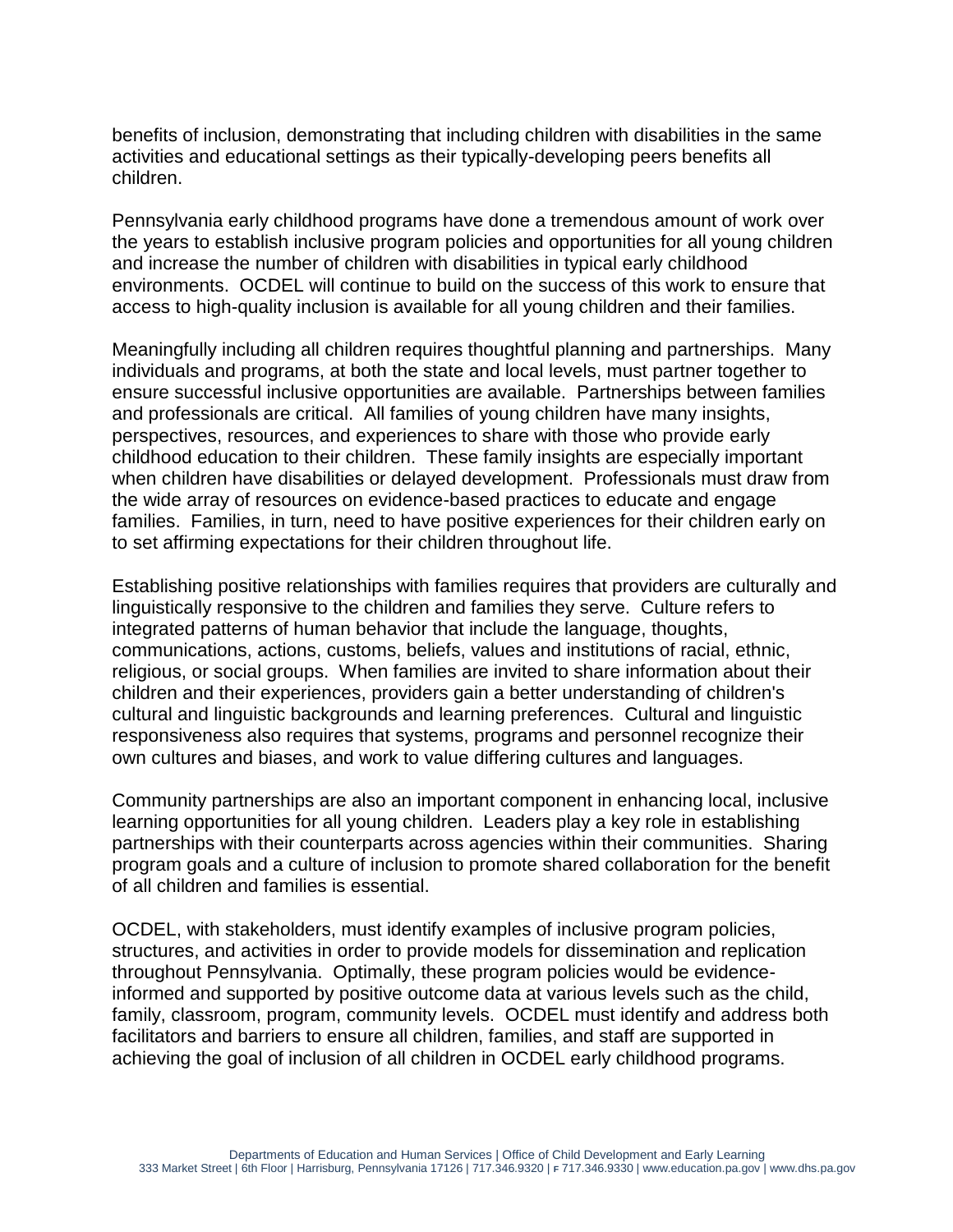## **NEXT STEPS:**

OCDEL shall take the following steps in order to promote practices that support the inclusion of young children with disabilities in the early childhood programs:

- 1. Enhance existing OCDEL professional development systems to emphasize inclusion.
- 2. Provide individualized support, including on-site coaching and consultation to OCDEL funded programs.
- 3. Enhance social emotional and behavioral supports at the state level.
- 4. Strengthen accountability and create technical assistance incentive for inclusion.
- 5. Leverage the Early Learning Council and the State Interagency Coordinating Council for Early Intervention to include a focus on inclusion.
- 6. Provide written guidelines for implementing this announcement.

Local programs identified in the "Background" section of this announcement shall take the following steps in order to promote and implement practices that support the inclusion of all young children in the early childhood programs within their local communities:

- 1. In collaboration with program staff and families, develop a program philosophy that emphasizes the benefits of inclusion for all children.
- 2. In collaboration with program staff and families, develop and implement a written program policy that focuses on actively including young children with disabilities.
- 3. In collaboration with program staff and families, review and modify existing policies, practices, and procedures to ensure barriers are removed that would prevent including children with disabilities.
- 4. In collaboration with program staff and families, develop resources for effective communication between families and early childhood program staff to ensure families know the benefits of and their rights related to inclusion.
- 5. Assess program staff competencies and implement professional development, which includes family perspectives, related to inclusion based on the needs of staff and families.
- 6. Establish and refine local partnerships with other early childhood programs, families, advocates, practitioners, schools, and community leaders to develop local community plans on the shared responsibility of the learning, participation and belonging of all children.